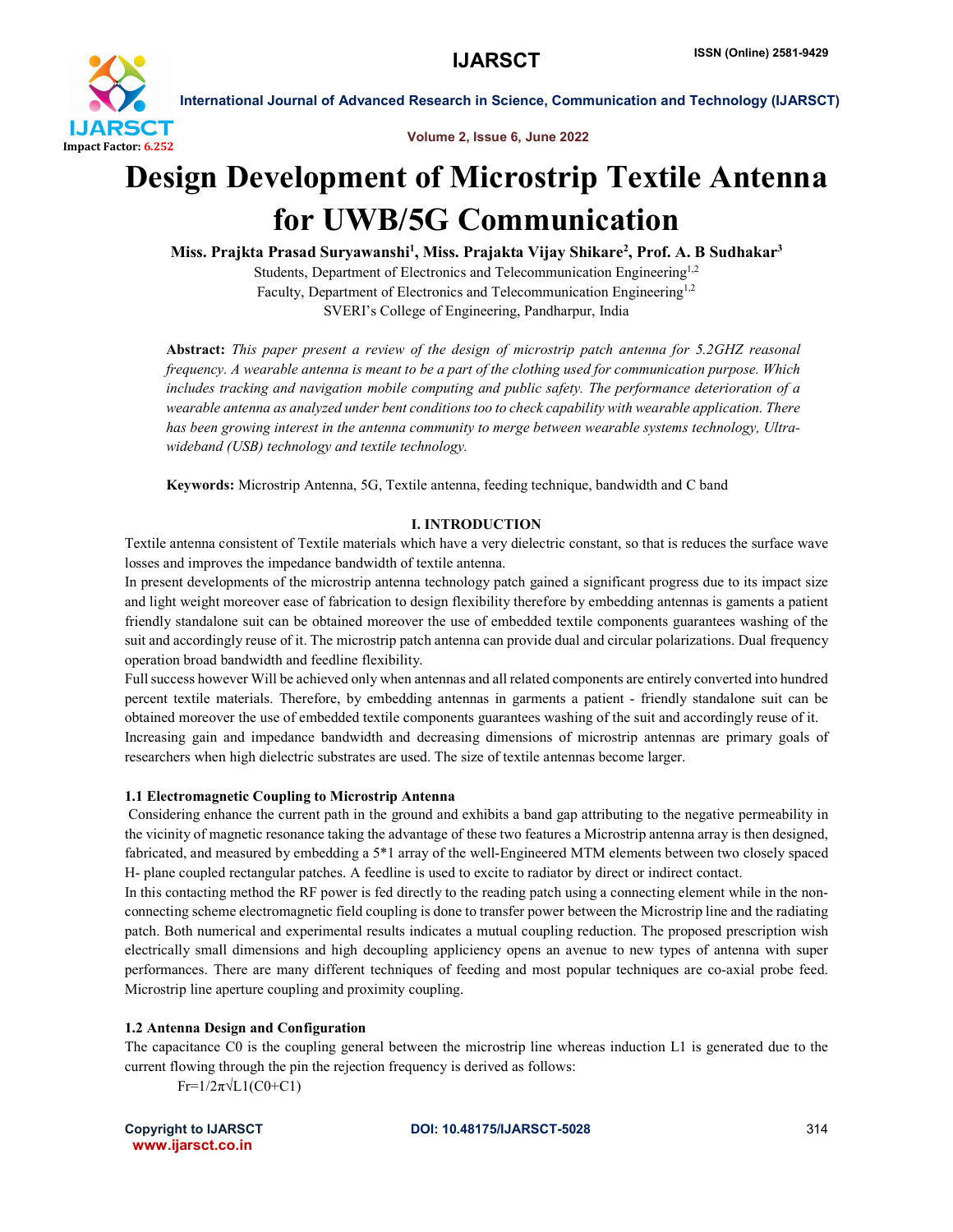

International Journal of Advanced Research in Science, Communication and Technology (IJARSCT)

### Volume 2, Issue 6, June 2022

The order to reject WiMax the following equation is used An effective dielectric constant €eff can be derived with the following equation

 $\text{eff} = \text{er} + 1/2 + \text{er} - 1/2 (1 + 12 \text{h/w})^2 - 0.5$ 

Simple transmission line model used for the antenna size calculation is given below

 $W = c/ 2f ((\epsilon r + 1)/2)^{1/2}$  ----------(1)  $L = c / 2f \sqrt{6r - 2\Delta L}$  ----------(2)

he Microstrip edge feed is a conducting strip which is usefully smaller than the patch. In this feeding technique the seperated by feed line which is Microstrip fed and at the bottom there is ground plane.

### II. RESULT



From Figure:1 it is concluded that the resonant frequency is 5.2 GHz, with the db and magnitude displayed Vs frequency .This parameter describes the input -output relationship of an electrical system

### **SMITH CHART:**



Figure:2 depicts the smith chart of the proposed antenna. The goal of the smith chart is to identify all possible impedances on the domain of existence of the reflection coefficient.

www.ijarsct.co.in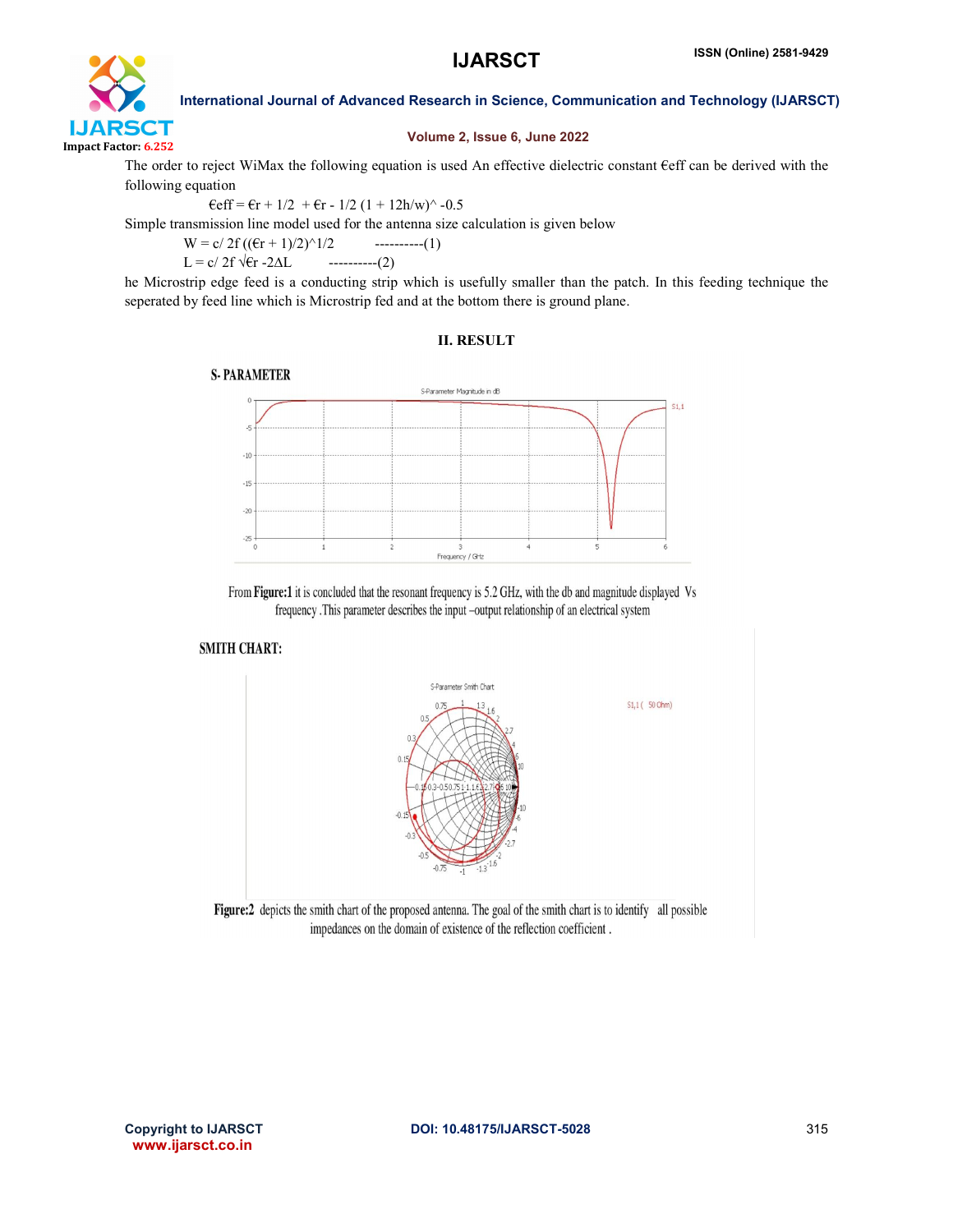## International Journal of Advanced Research in Science, Communication and Technology (IJARSCT) **IJARSCT** Impact Factor: 6.252

### Volume 2, Issue 6, June 2022

### **RADIATION PATTERN:**



Figure:3 shows the radiation pattern of the proposed antenna. It shows the 3-D radiation pattern with directivity of 6.614 db for proposed antenna configuration at the resonating frequency of 5.2 GHz.



Figure:4 shows the surface current distribution of the proposed antenna

 $\sim$   $\sim$ 





Figure: 5 shows the H-Field of the proposed antenna

www.ijarsct.co.in

k.